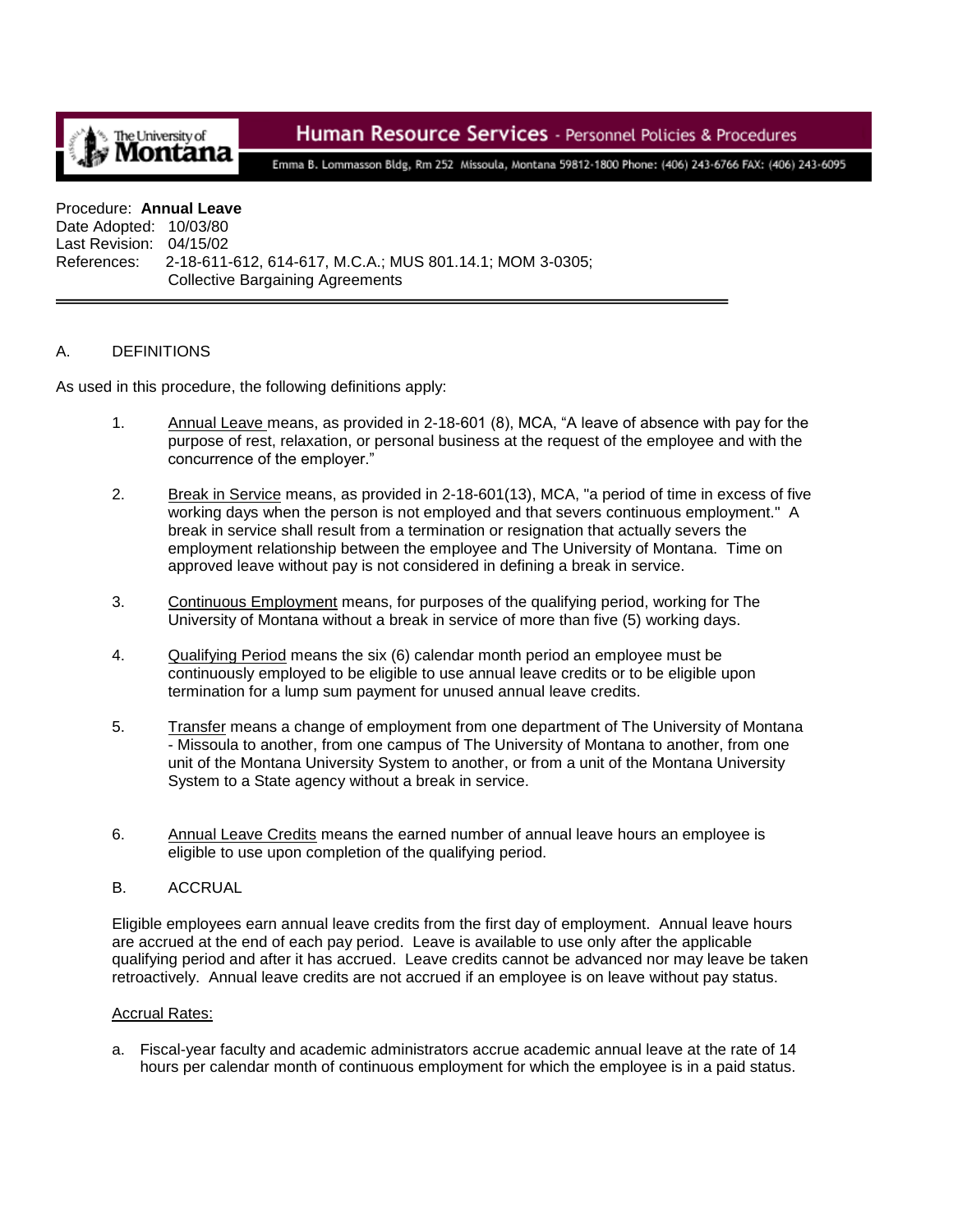- b. Non academic administrators, staff, and temporary employees accrue annual leave in accordance with the following schedule:
	- $\bullet$  1 day through 10 years = 15 working days per year
	- 10 years through 15 years = 18 working days per year
	- 15 years through 20 years = 21 working days per year
	- $\bullet$  20 years +  $=$  24 Working days per year
- c. Previous Service:

If an employee has been previously employed by The Montana University system, State of Montana, or a Montana County or school district, credit for prior service may be used to calculate the employee's rate of accrual. The employee must request such credit in writing and provide adequate documentation to the Human Resource Office. Certain military service may also be recognized as credit toward the accrual rate. When such credit is approved, the employee must serve a new qualifying period in order to use accrual annual leave. The employee's leave credit balance and the employee's accrual rate shall not be adjusted retroactively. The employee shall begin earning leave at an adjusted rate, where appropriate, at the beginning of the first pay period after the Office of Human Resource Services receives acceptable documentation.

Maximum accrual: Eligible employees may accumulate two times the total number of annual leave credits they are eligible to earn per year. Excess vacation leave credits will be forfeited unless taken by the employee within 90 calendar days from the last day of the calendar year in which the excess credits were earned (March 31) except as further set forth in this section.

The calculation of excess annual leave credits (those credits which must be used within the first 90 days of the next calendar year) will be made as of December 31 of each year.

In accordance with 2-18-617, MCA, if an employee makes a reasonable written request to use excess annual leave before the excess annual leave must be forfeited (March 31) and the supervisor denies the request, the excess annual leave is not forfeited and the supervisor shall ensure that the employee may use the excess annual leave before the end of the calendar year in which the leave would have been forfeited. A copy of the denied request shall be submitted to Human Resource Services to ensure retention of the excess hours.

- C. ELIGIBLE EMPLOYEES
- 1. FACULTY

a. Academic Year Appointments: Faculty members with academic rank who are appointed on an academic year basis shall accrue no annual leave. Faculty members who are appointed for teaching, research and/or public service for summer sessions accrue no annual leave.

b. Fiscal Year Appointments: Full-time faculty members on fiscal year (12-month) appointments shall earn annual leave from the first month of employment at the rate of fourteen (14) hours per month. They are not entitled to use vacation leave with pay until they have been continuously employed for a period of six calendar months. Part-time fiscal year faculty members are entitled to prorated vacation leave credits if appointed for .50 FTE or more.

- c. Fiscal year faculty on paid sabbatical leaves shall receive pro-rated annual leave in accordance with the sabbatical terms.
- 2. ACADEMIC ADMINISTRATORS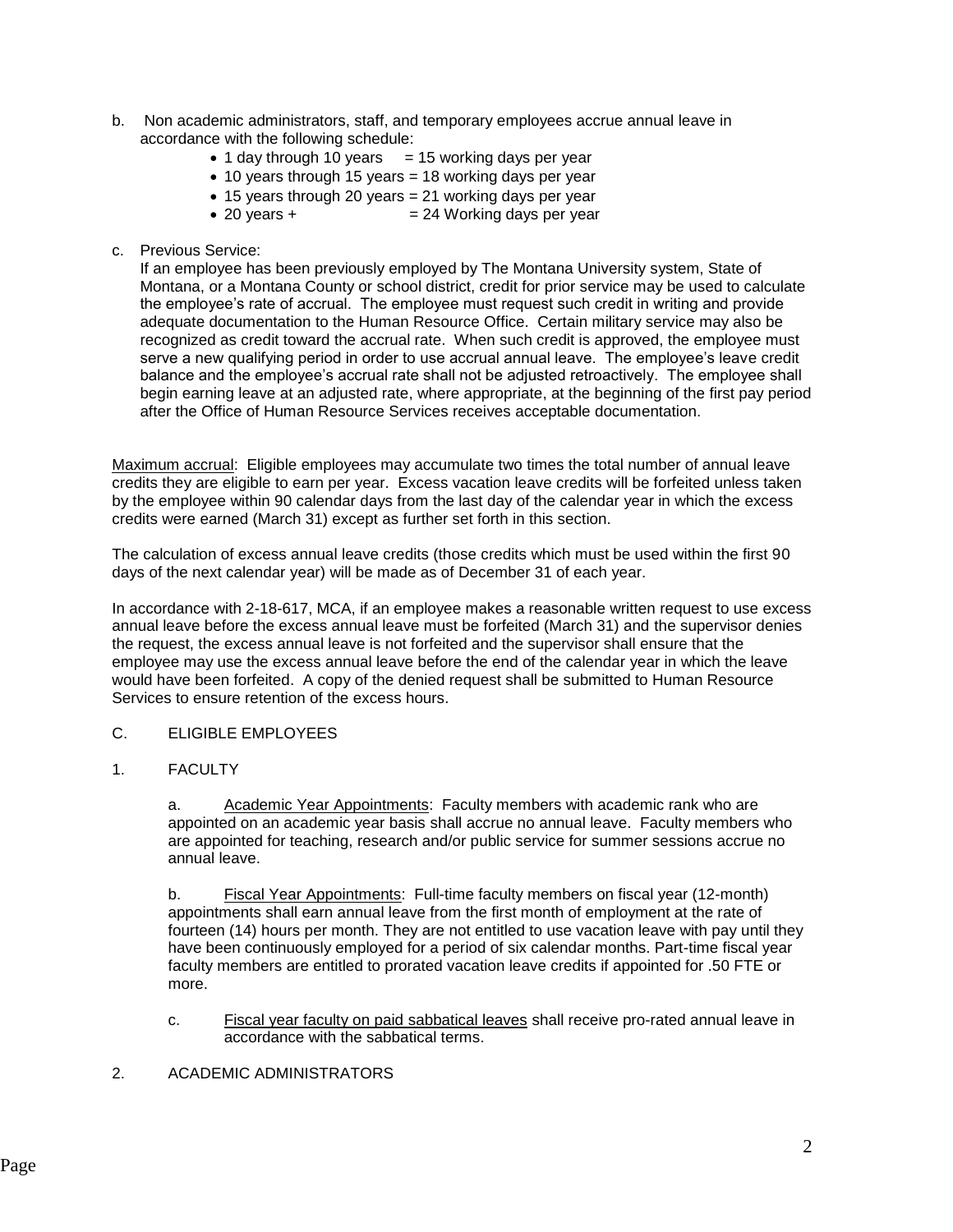Full-time academic administrators holding academic rank on fiscal year appointments accumulate annual leave at the rate of fourteen (14) hours per month. If an academic administrator's status is changed from a fiscal year to an academic year appointment, the administrator shall be compensated for accrued vacation leave credits at the time of the status change or may elect to retain the accrued leave until such time as the individual terminates employment or returns to a fiscal year appointment.

### 3. NON-ACADEMIC ADMINISTRATORS AND STAFF

Accrual is prorated according to hours worked and based on years of continuous service. Hours in a pay status paid at the regular rate will be used to calculate leave accrual. Vacation leave credits will not accrue for those hours that are paid as overtime or recorded as compensatory time earned.

An individual simultaneously employed in two or more positions at the University will accrue vacation leave in each position according to the number of hours worked. Vacation leave credits will be used only from the position in which the credits are earned and with approval of the supervisor of that position.

### 4. TEMPORARY EMPLOYEES

Temporary employees accrue and are eligible to use annual leave in accordance with their employment status, as defined in these procedures.

### D. QUALIFYING PERIOD

All employees must be continuously employed by The University of Montana or another unit of the Montana University System for the qualifying period of six calendar months to be eligible to use accrued vacation leave. Unless there is a break in service, an employee is only required to serve the qualifying period once. After a break in service, an employee must again complete the qualifying period to be eligible to use annual vacation leave.

# E. USE OF ANNUAL LEAVE

The dates when employees' annual leaves shall be granted are determined by agreement between each employee and the employee's supervisor, with regard to the best interests of the University and the best interests of each employee. In no case may the number of hours of annual leave taken exceed the number of hours the employee is regularly scheduled to work.

Vacation leave taken over a legal holiday will not be charged to an employee's vacation leave for the holiday.

At an employee's request, and with the approval of the supervisor, an absence due to illness may be charged to annual leave after all sick leave benefits have been exhausted.

With prior approval of the supervisor, leave without pay may be used to extend regular vacation leave. Leave without pay provisions set forth in the applicable Personnel Policy shall apply.

# F. TERMINATION OF EMPLOYMENT/TRANSFER/LAYOFF

Annual leave may not typically be used to extend or delay the effective date of termination. The last day actively worked by the employee is the date of termination. An employee who has worked the qualifying period and who terminates employment with the University shall receive cash compensation for unused annual leave unless such termination is for reasons reflecting discredit